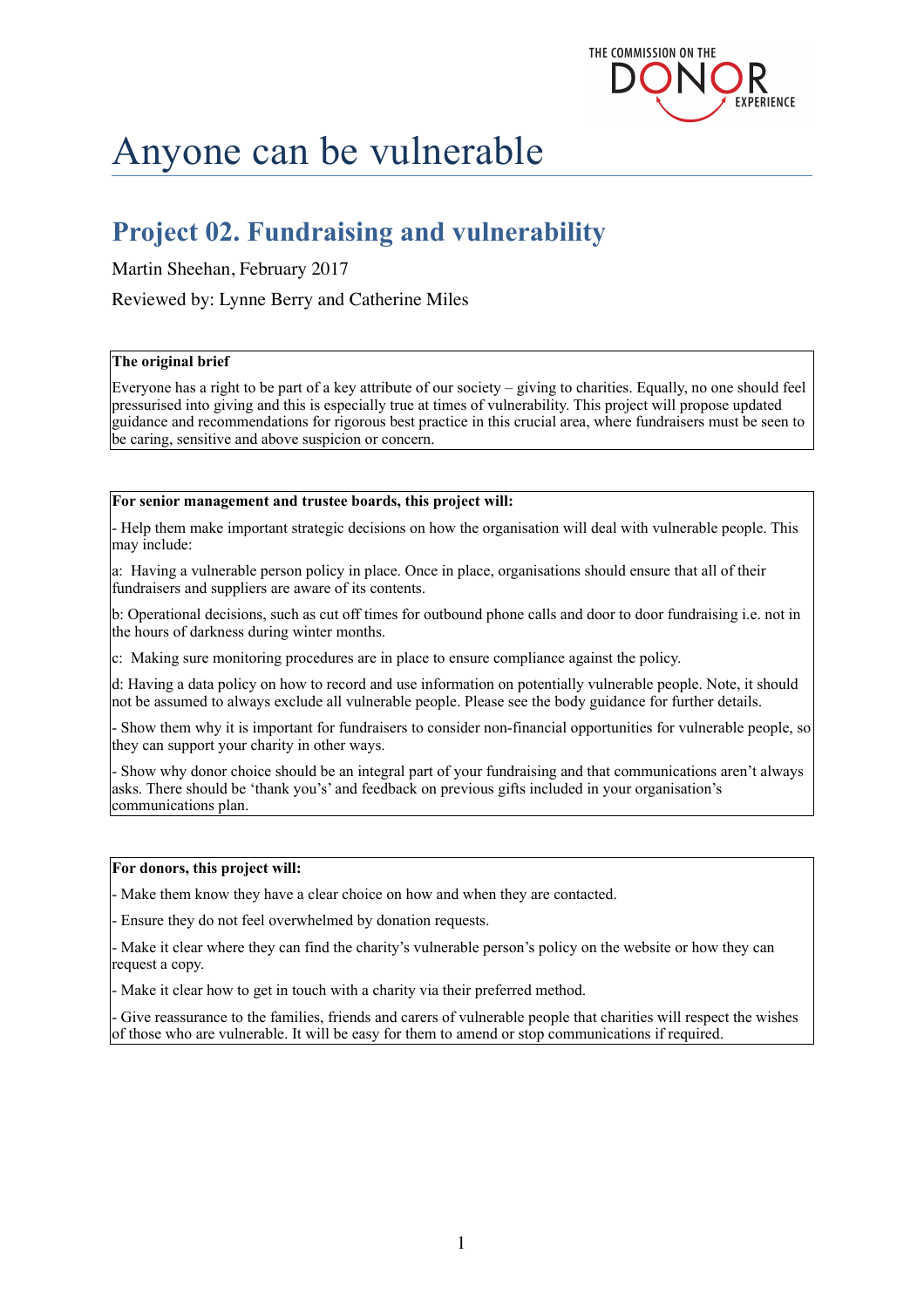

## **The Issues**

'People do not like to say "no".' It is an unintended consequence of increased fundraising activity over time: people who have been generous in giving have become increasingly targeted, both by now defunct data sharing practices and by organisations looking to make the most of the contact data they hold.

As the media highlighted in 2015—and as research for this project confirmed—this has in itself created a form of vulnerability, as supporters have felt overwhelmed by the amount of information and number of requests they receive.

In addition, the life stage and financial circumstances of many of these donors means their ability to effectively manage their giving without encountering emotional or monetary challenges—which are often intertwined—presents a further problem.

#### **What is 'being vulnerable'?**

We can add to this an understandable difficulty in defining 'vulnerability'. For some, it may be an enduring health condition, such as dementia, which can affect decision-making; for others, it may be a recent event, such as bereavement, divorce or even a windfall, which temporarily alters the way they respond to the world around them. Let us not forget too that any one of us can be vulnerable in any number of ways at any time—including front line charity staff who work closely with beneficiaries and supporters every day, understanding and helping to address others' difficulties but potentially taking on some of their stress.

Because the idea of vulnerability is so open to interpretation, then, how do we strike the balance between looking out for our supporters and inadvertently making decisions which, though designed to protect them, effectively remove their right to choose? Most obviously, in order to avoid stereotyping or being patronising in how we manage our communications, we need the ability to understand more at an individual supporter level.

### **Is the bottom line really the bottom line?**

Amongst the internal conundrums that came out during the project workshops was that the need for charities to effectively measure success and drive activity possibly over-emphasises the importance of income alone. It seems obvious, but maybe our need to maximise impact for our causes and beneficiaries means that the time and money required to invest in supporter relationship management is not our top priority.

A knock-on effect of that could be how we brief, manage and reward suppliers (see CDE project 21 *– Working with suppliers*), such as telephone or face-to-face fundraisers, who may be looking at throughput of sign-ups rather than quality of the interaction (one example shared was of a call agent who was criticised for taking too long on a call that 'only got a £3 a month direct debit'. A few months later the charity learned that the supporter was so impressed by the caring tone and time taken on the call that they donated a six-figure sum following a property sale!).

A final, but significant common thought, was how we can each feel equipped to identify and manage issues of vulnerability, as opposed to knowing there is a policy on a shelf or in a folder somewhere. Clearly certain jobs are more acutely aware, but if 'any supporter at any time' needs to be considered, then it needs to be everyone's business to work to the same goals and standards.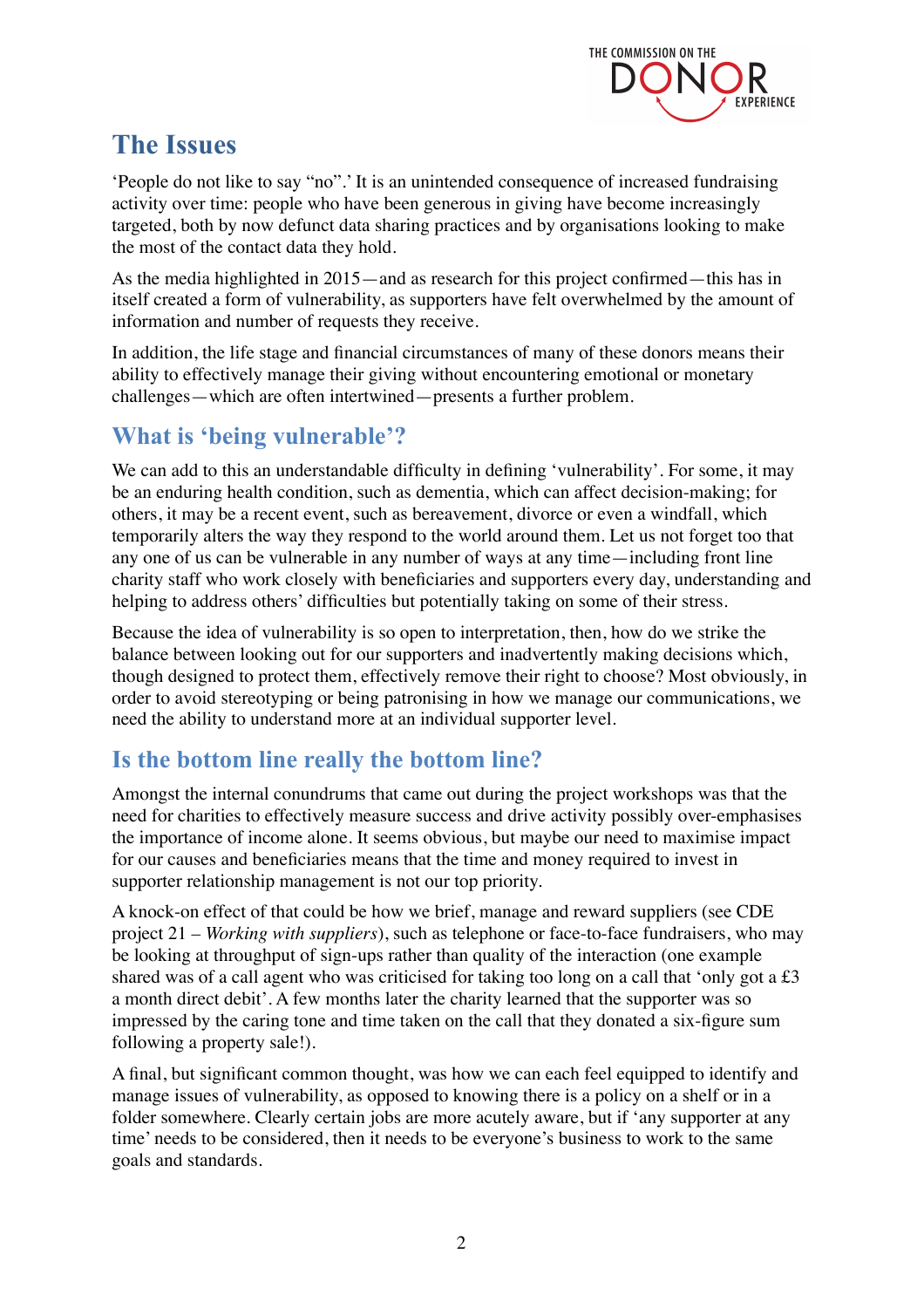

Taking these principle issues on board, and in an attempt to give some food for thought as well as a practical check-list for those organising campaigns, as well as for those authorising them, there follows a digest of the key principles raised by contributors to the project and some suggested actions. These pretend to be neither exhaustive nor proscriptive—fundraising is a vast and diverse discipline with many nuances that those closest will be best able to manage for themselves—but they came up time and again in conversation. It is hoped these will lead to more respectful, universal and effective relationships with supporters.

# **The Principles**

Throughout the project, a lot of reference was made to existing guidelines within the sector and elsewhere that have sought to address issues of vulnerability. Some of these—the British [Banking Association guidelines,](https://www.bba.org.uk/publication/bba-reports/improving-outcomes-for-customers-in-vulnerable-circumstances/) for instance—have been written with specific audiences or professions in mind, and include input from the sector. Rather than reproduce those, here are some abiding principles that could directly improve donors' experience.

### **It is not just about people who are vulnerable!**

All of our donors deserve respectful, timely and appropriate contact with us. As other projects for the Commission for the Donor Experience (Commission) demonstrate (in particular CDE project 13 - *Giving donors choices and managing preferences*), there is room for improvement on a number of fronts. We may well not know that someone is in vulnerable circumstances and so should be making sure that nothing we do might confuse, compromise or mislead anyone.

### **Believe in donor choice**

People give to charity for many reasons—too many for us to reasonably list and tick off as part of our relationship with an individual. We need to make choice part of our conversations: to clearly demonstrate that what a supporter tells us about how or why they give will make a difference to how and why we continue to contact them.

Also, unless we have a reason to believe otherwise, people who we know to be in a vulnerable state still have the right to make decisions and that must be respected. One person we spoke to was the carer for a person with dementia who said, 'John can make his own mind up. It doesn't matter if you or I think he makes an odd or bad choice.' What we have to do is support our supporters, giving them adequate time, information and the clear opportunity to choose.

#### **Get to know our supporters**

Following on from the data capture element above, the better we know the people who donate, the better able we are to understand the issues or challenges that give rise to vulnerability.

Are there particular parts of the population who support our charity? How do we record information about our supporters that might help make communications more appropriate (indeed, can you record it?)? There is no set in stone way of dealing with this sort of data capture and due attention must be given to its sensitive nature. Where specific policy decisions may be made dependent on a supporter's needs, there is a clear interest to gather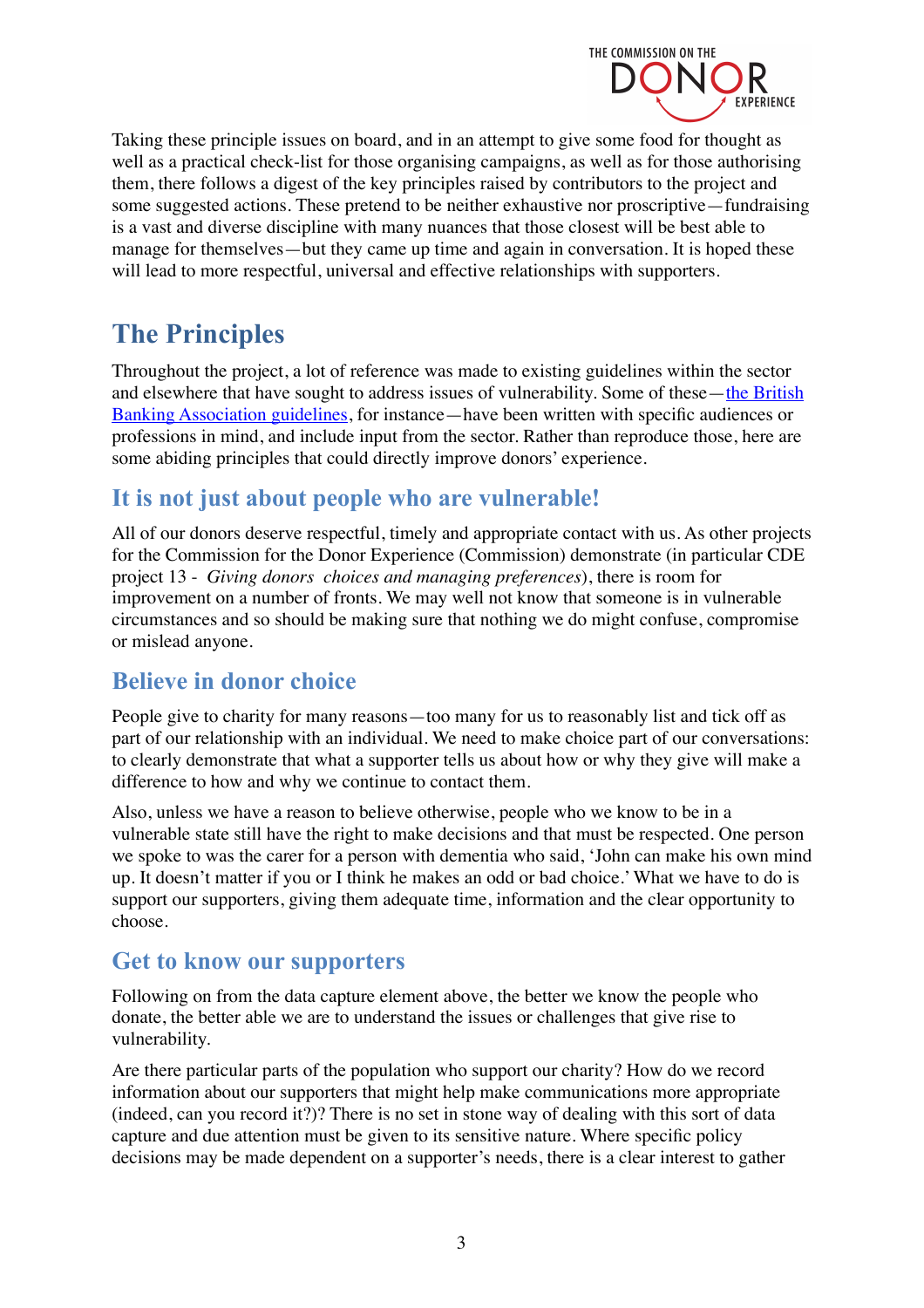

and store relevant data, always using a method that does not compromise privacy. ([fundraising-compliance-forum@googlegroups.com](mailto:fundraising-compliance-forum@googlegroups.com) has been debating this.)

It is also worth considering whether our supporters are also our beneficiaries and whether that status has any bearing on our approach to relationship management. We heard a powerful story of a gentleman in a hospice who was adamant that being a patient there did not stop him fundraising for them, but it was somehow hard for their fundraising team to know how to deal with that in an honest, yet ethical way.

#### **Wear our supporters' shoes**

What is it like to receive fundraising communications from us? When writing copy or putting together imagery (see CDE project 1 *– The use and misue of language)*, to what extent do we consider the feelings of the supporter, or prospective supporter, beyond motivating them to give? There is a common sense that a disclaimer will do the trick but it is often at the end of the copy, after the signature, and it will be too late by then.

Also, thinking about people finding it hard to refuse, how co-ordinated are the various communications that a person may receive? As part of the project, a survey was run with supporters, beneficiaries and a representative sample of the public. The survey is available from the Commission website and could be a useful tool for any charity looking to understand the effect of its fundraising activity beyond the response rates.

The project research found that a substantial minority of supporters in older age brackets genuinely loved to hear from their favourite charities but found it hard to resist donating when they did, ultimately feeling overwhelmed (which is not a comfortable word for us to hear). If a person is isolated and likes letters through the door, should every one of those be asking for something in return?

In further focus group research for the Commission, it has become even more apparent that it is the impact of donations that matters most to donors. How many of our 'thank you' communications talk about the charity in general and fundraising activities at the expense of drawing a clear line from donor to beneficiary? (This is straying into the experience project a little, but we should remember it is usually requests that make donors feel overwhelmed, not thank yous!)

#### **Look at the long-term return**

Let us be honest, even in an unregulated world it is far better to keep supporters than to have to go out to encourage new ones. Whatever model of acquisition is being used, it will be the long-term, loyal supporters who provide the sustainable income and all research shows that happy people remain loyal.

A number of charities have shown that by asking less frequently, thanking more and demonstrating the impact of gifts, we can retain more supporters and engage them in a wider range of activities with the charity (see project 4 *– Thank you and welcome*). This is demonstrated through, for instance, frequent engagement from financial supporters in campaigning, volunteering or helping to raise awareness, and when they do this they are more likely to repeat or increase their financial support.

Whilst diversifying supporter journeys with a mixed bag of opportunities early on may reduce shorter term fundraising conversion to a second gift, the longer term advantage of having engaged supporters with a greater understanding of the organisation's work, and who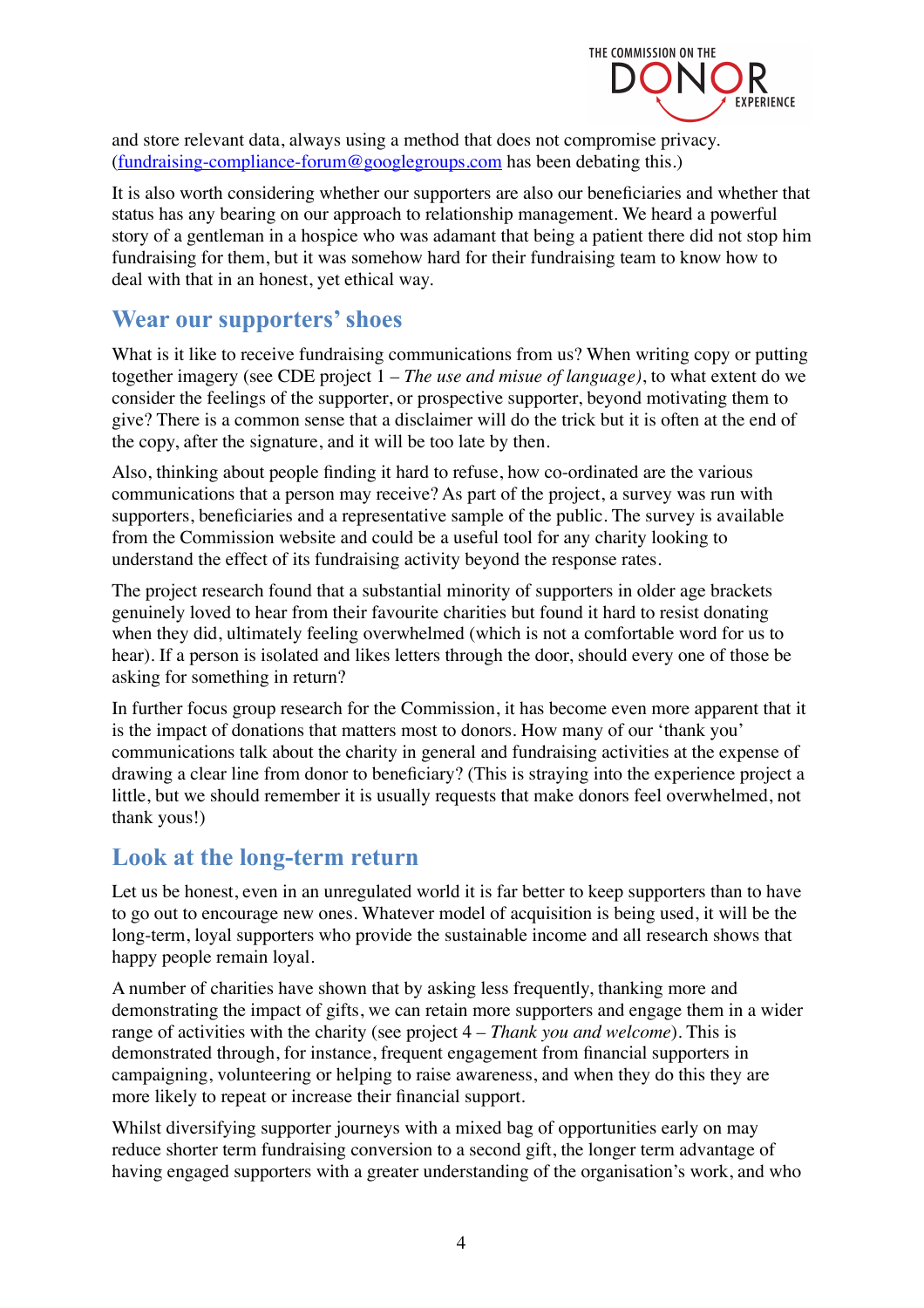

are known to be predisposed to donating too, should result in longer, more profitable relationships (see CDE project 5 – *The supporter's journey)*. Measuring fundraising performance by relative lifetime value could prove to be a more sustainable indicator of success.

#### **Ask yourself, 'What can I control'?**

There are ways of working or activities carried out for the best reasons that could unintentionally create a vulnerable feeling or situation. One example we heard a number of times was of door-to-door campaigns that aim to catch people at home and, therefore, sometimes mean calling after dark, when a stranger at the door may make anyone ill at ease. Training can deal with this incident but could it be prevented?

All of our marketing materials can be controlled too, such as outer envelopes or the use of see-through packaging. Where our logo may be an obvious, proudly worn part of our branding, is empathy with your cause something all supporters want to be publicly known? For most organisations and supporters, it may not be an issue, but for political, campaigning or certain health causes, it may be that plain packaging works best for the receiver, in case being identified as a supporter could lead to a difficult conversation or position for them.

There is also the consideration of how creative and compelling copy-writing or images lead to content that crosses the line between articulating need and causing a feeling of guilt *(*see CDE project 6 *– The use and misuse of emotion)*. We want supporters to empathise with our cause and make the choice to give, not feel they are making things worse if they cannot act or donate.

It probably goes without saying, but quantity and frequency figure here too!

#### **Consider the training needs of staff and volunteers**

By making everyone in the organisation alert to the potential of speaking to someone in a vulnerable position, we can equip them to spot possible issues and effectively handle them.

It is also important to encourage staff and volunteers to share stories and experiences, as part of their own emotional resilience as well as discovering more about supporters. One organisation talked about how they encourage all staff to listen into calls to their helpline on a regular basis, to bring them closer to the cause and to learn from the helpline team how to manage conversations empathetically.

If an organisation has a service delivery element, the front-line staff ought to know how to talk about fundraising as well so that donor choice and ethics are managed respectfully and that the whole organisation operates as one. There is nothing like a charity not being able or willing to take a donation to damage a reputation!

### **Having a policy is not enough**

Lastly, bear in mind that every organisation, charity and agency that has come under criticism in recent times for failing donors has had a policy on vulnerability. What has not been apparent is how that runs through the organisation, or how adherence is monitored or even measured. Management needs to be clear that respect for donors' wishes is at the heart of fundraising, so that listening, hearing and acting on potential issues becomes part of relationship management.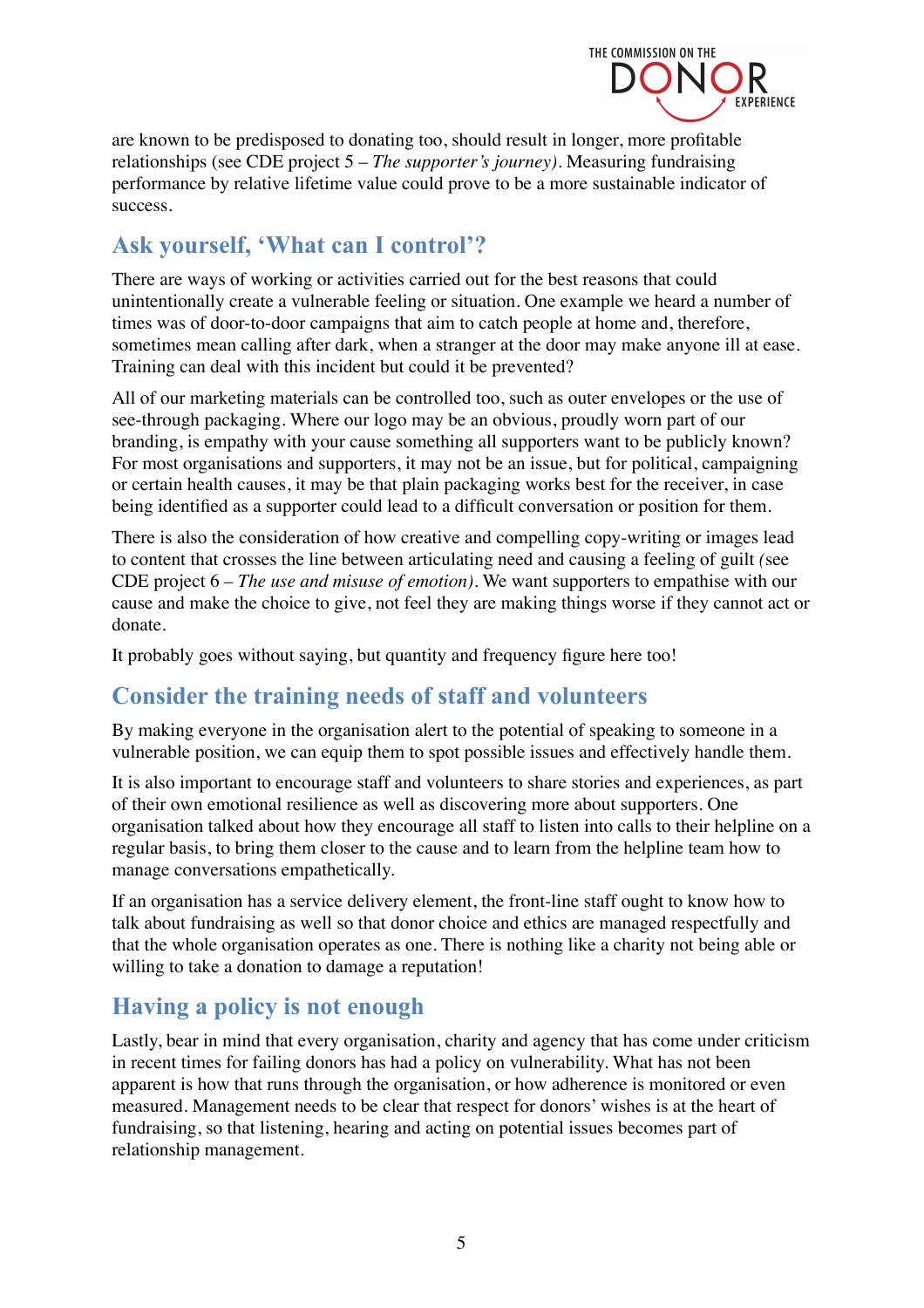

We ought to have compliance monitoring that passes the 'show me test'. That could be embedded training on vulnerability within induction programmes or a proactive data capture process on our CRM. It should not simply be a case of pointing to the document on the policy shelf.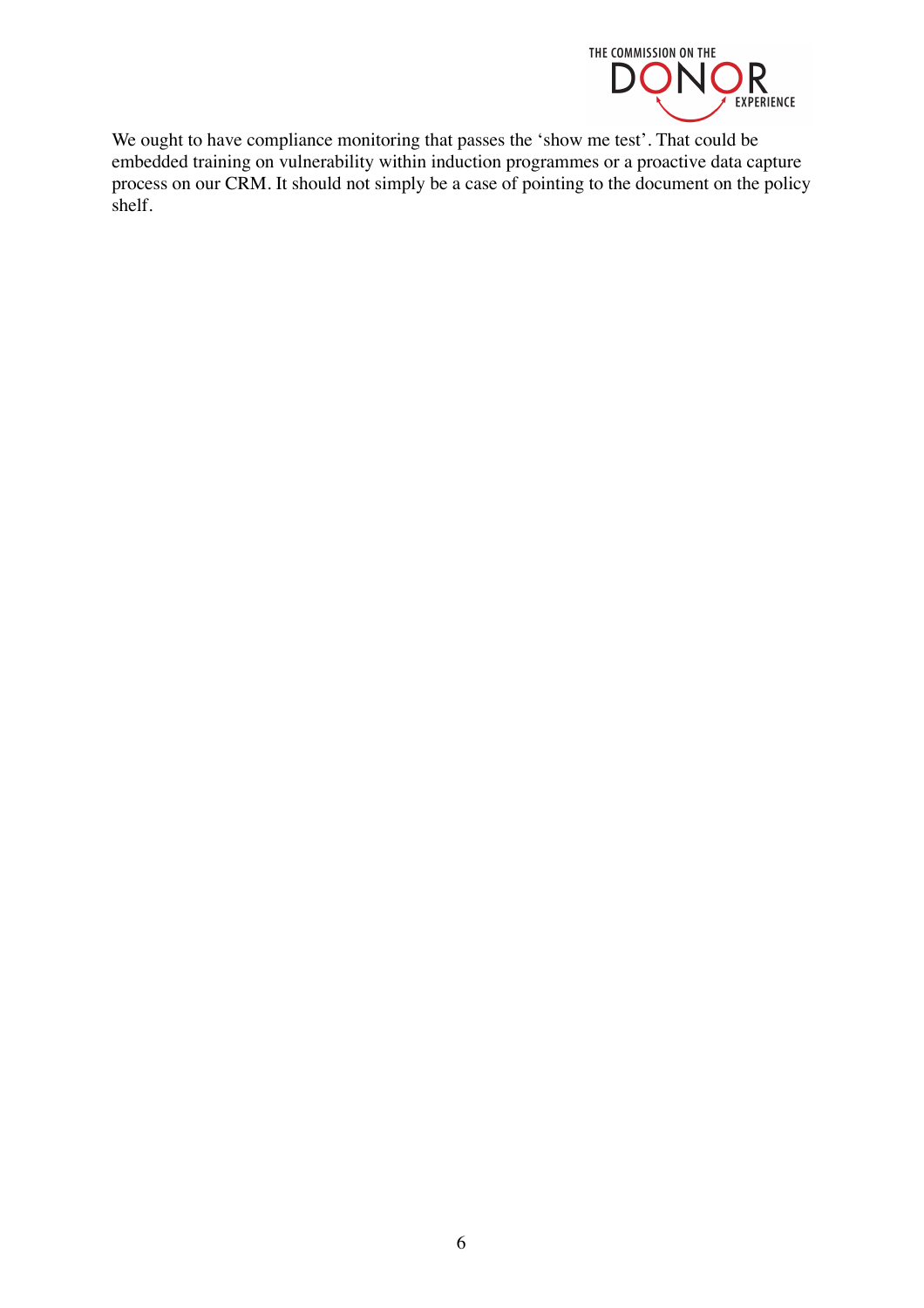

# **The Actions**

As well as outlining the more strategic questions above, we wanted to suggest some tactical solutions or food for thought that might be practical to start implementing straight away. Of course, some charities are already doing some or maybe even all of these, and one size does not fit all, but there will always be the chance to improve.

#### **Ask your stakeholders what they think**

As mentioned above, as part of the project we ran some research with supporters and beneficiaries of two charities (Age UK and Alzheimer's Society) as well as a representative sample of the general population, asking their experience of fundraising and attitudes towards it. A précis of the results and the questions themselves can be downloaded from the Commission's website but could this be helpful for you if you have a defined supporter group who may be vulnerable?

Are you asking donors how they feel about fundraising in general, as well as why they support your charity? How are the responses turned into action within your organisation? Would you be happy to share research with others so that we build a picture of the true voice of charity supporters? A product of the Commission could be a regular 'state of the nation' piece of research amongst charity supporters, for instance.

#### **Review your data capture and management**

Whenever you interact with supporters, are you able to capture and store information that includes reports of what your organisation would define as vulnerability, and might you have associated KPIs that include spotting and acting on any issues that arise?

Also, look at your feedback loop for preferences, so that when things are altered it has an immediate effect on how you communicate. There is no point in logging on one system that a person does not want to receive 'phone calls if you are running campaign selections from a different database!

If someone has let you know something about their circumstances, how are you flagging it? Would it be straightforward for someone using the front end of your CRM to see critical information? One telecoms operator has a 'blue flag' system that marks customers' records, so that anyone in the organisation—call centre staff, engineers, etc.—can adjust their approach accordingly.

#### **Is there support that you can offer?**

We spoke with a major utilities supplier that has made a considerable investment in enhancing its CRM to provide advice to customers that goes way beyond their immediate relationship. If a person is flagged as having difficulty in paying a bill, for instance, the system allows the team to help guide the customer to support services or statutory benefits to which they are entitled but may not be using.

Encouraging your staff, volunteers and agencies to take that holistic view is not only 'the right thing to do', but it demonstrates the commitment and care that defines our sector. It is what we should be known for and tells a story more enduring and powerful than a sensational headline.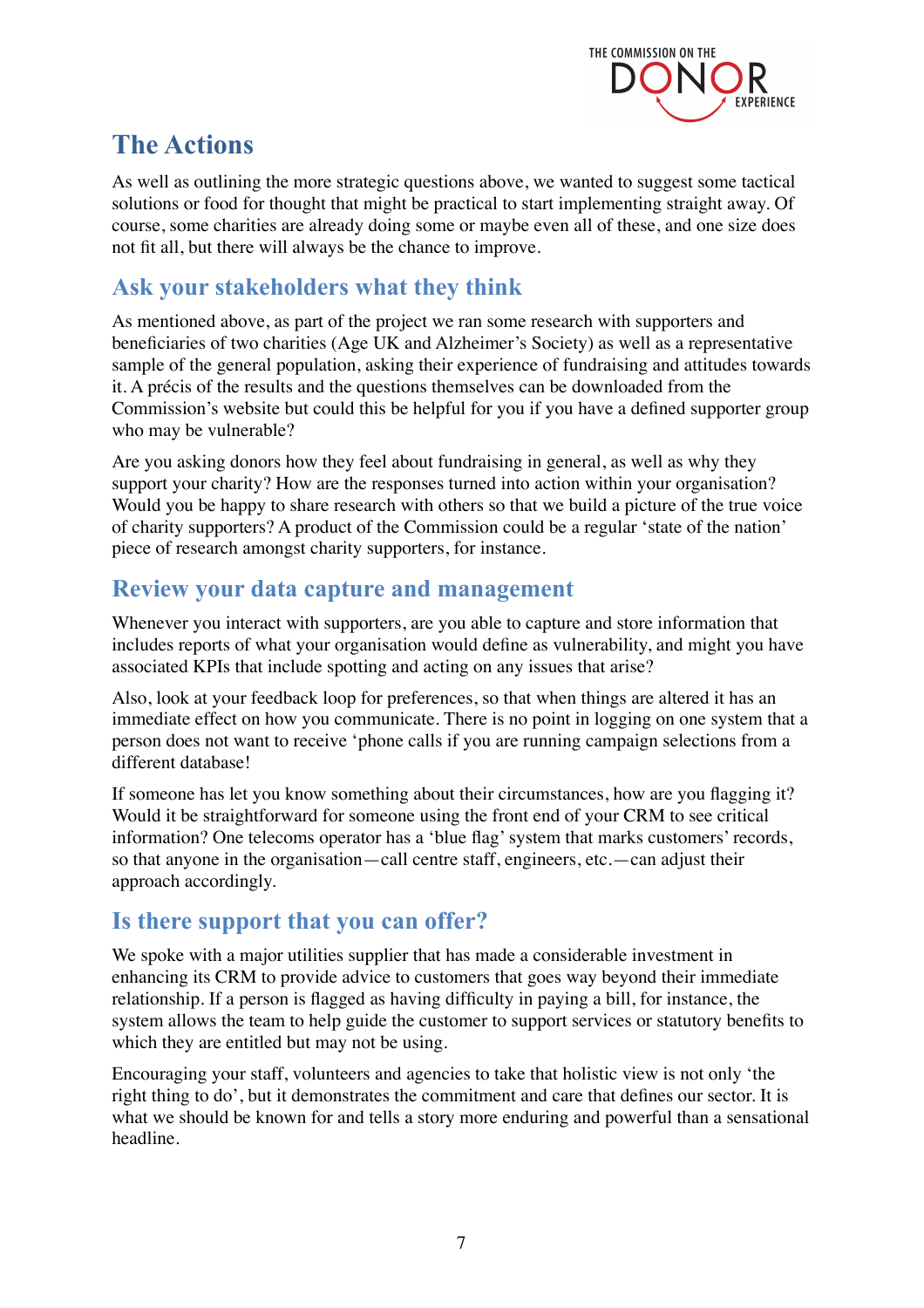

### **Is there support that can be given other than financial?**

Fundraising campaigns always need a financial return first, but the majority of people are not going to give (no matter how good the 'ask' is!). So how do you leave your supporters feeling good about not being able to donate?

Make sure that everyone fundraising for you knows about other activities in which the charity is involved. It may be signing up to an online campaign; perhaps even volunteering some time; or something as simple as telling a friend about your work. Most supporters give money if they can, but if your values are clear and opportunities are explained, they will give in other ways too.

#### **Work with suppliers and agencies to understand your supporters' voice**

See CDE project 21 – *Working with suppliers.*

As well as regular income reports, get third-party fundraisers to record and interpret what they hear from your supporters. Every contact with your charity is an opportunity for stewardship, so encourage fundraisers to go 'off script' and have proper, personalised conversations. Find out what supporters think about your work, your brand and your values.

If someone is not able to donate, but has taken the time to listen or read about your work, make sure the last thing they hear at that point is along the lines of: 'Thank you. I hope you're as excited as we are about the difference that we're making together.'

#### **Think about any incentives you are sending to supporters**

See CDE project 11b – *Direct mail* and CDE project 11d – *Community fundraising*.

If you are using incentives in mail packs, to what extent are they engaging and in line with your purpose? Is there any element of producing even a slight guilty feeling that results in a donation?

There is clearly a difference between offering something in return for effort—T-shirts for race competitors, for instance, which also work for brand awareness—and sending out address labels or pens in acquisition mailings, but what is the emotional effect on the donor of receiving an incentivised pack? The answer is most likely one of guilt or compulsion to give, and is not that creating vulnerability?

### **Make it easy for supporters to contact you**

#### See CDE project 16 – *A distinctive service culture*.

Is the contact information on all of your literature, website, emails and other materials the best for the audience? Does it go straight to the person most likely to be able to help or might they have to be passed around the organisation to get the right response?

If someone is distressed or concerned, they want to be able to communicate with the right person as quickly as possible. Try to make your supporter care team the first number or address that they see. Make sure your process for responding—office hours, voicemail or response times—can cope too!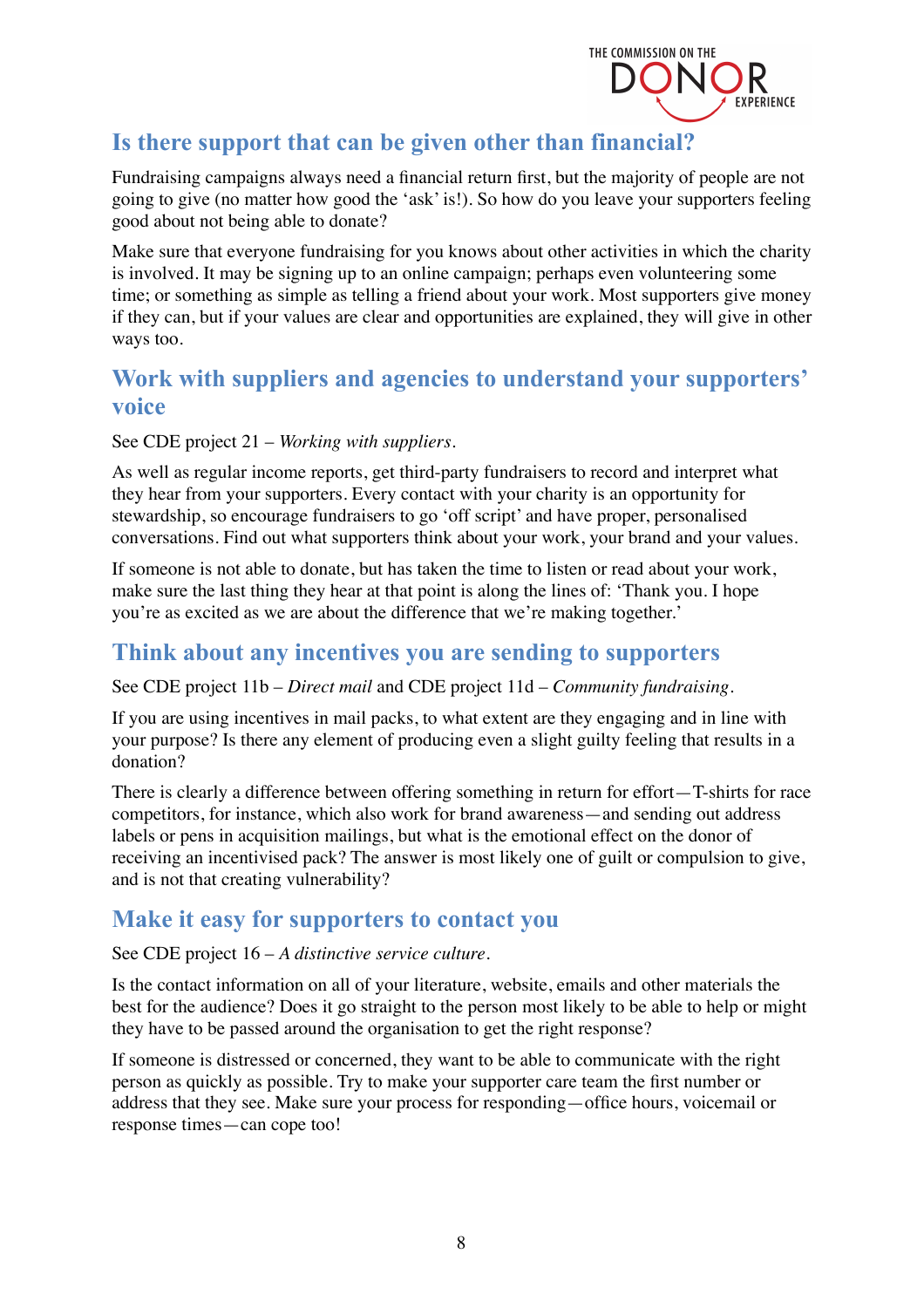

### **Brush up your policy**

Just as having a policy is not the end, making sure that your policy is bespoke to the needs, issues and capabilities of your organisation is vital. Whilst principles may be universal, there may be specific activities or rules that apply to your organisation

For instance, following research with beneficiaries, Alzheimer's Society decided not to make fundraising telephone calls to supporters they knew to have dementia. Those supporters would still receive fundraising appeals and updates about the organisation, but the lesson was that people with dementia felt less able to understand information and less comfortable making decisions on the phone—and it could cause unnecessary stress.

Remember, this is not about blanket policies applying to all supporters. It is responding to the specific needs of those whose known personal circumstances demand consideration.

#### **Involve everyone. Give staff, volunteers and third parties clear guidelines**

There are so many touchpoints for charities, but for supporters it is one entity, so how can you think and feel like that? Make sure service delivery staff are aware of the needs for fundraising and vice versa, and encourage one to look out for the other.

There is a wonderful story of a person who was injured in a road accident and treated by air ambulance crew. Although they lost a leg in the incident, they wanted to help the air ambulance. The paramedic was able to arrange for the person to begin working as a speaker at fundraising events. Importantly, this was also a part of the healing process for the patient whose recovery from this traumatic injury was bettered by finding new purpose.

What are the best stories for your organisation, the ones that never fail to inspire? Does everyone know them?

### **Think quality, not quantity**

#### See CDE project 16 – *A distinctive service culture.*

Use your feedback or complaints handling process to identify any root causes that are specifically around areas of vulnerability, from frequency or type of communication to the font size in mail or on the website to understanding the way the charity spends its money.

Are you able to allocate time to going through verbatim feedback and draw significant conclusions (how often do phrases like 'I give to so many charities and so I need to stop. Sorry.', come up?)? Are you able to run some short tactical pieces of research with people who stop their direct debits?

Look at fundraising targets for acquisition and retention, and consider how you are measuring the benefits of long-term support. What sort of behaviour is being encouraged to get to those targets? If there is too much emphasis on the volume of supporters rather than overall lifetime value, and is that in the best interest?